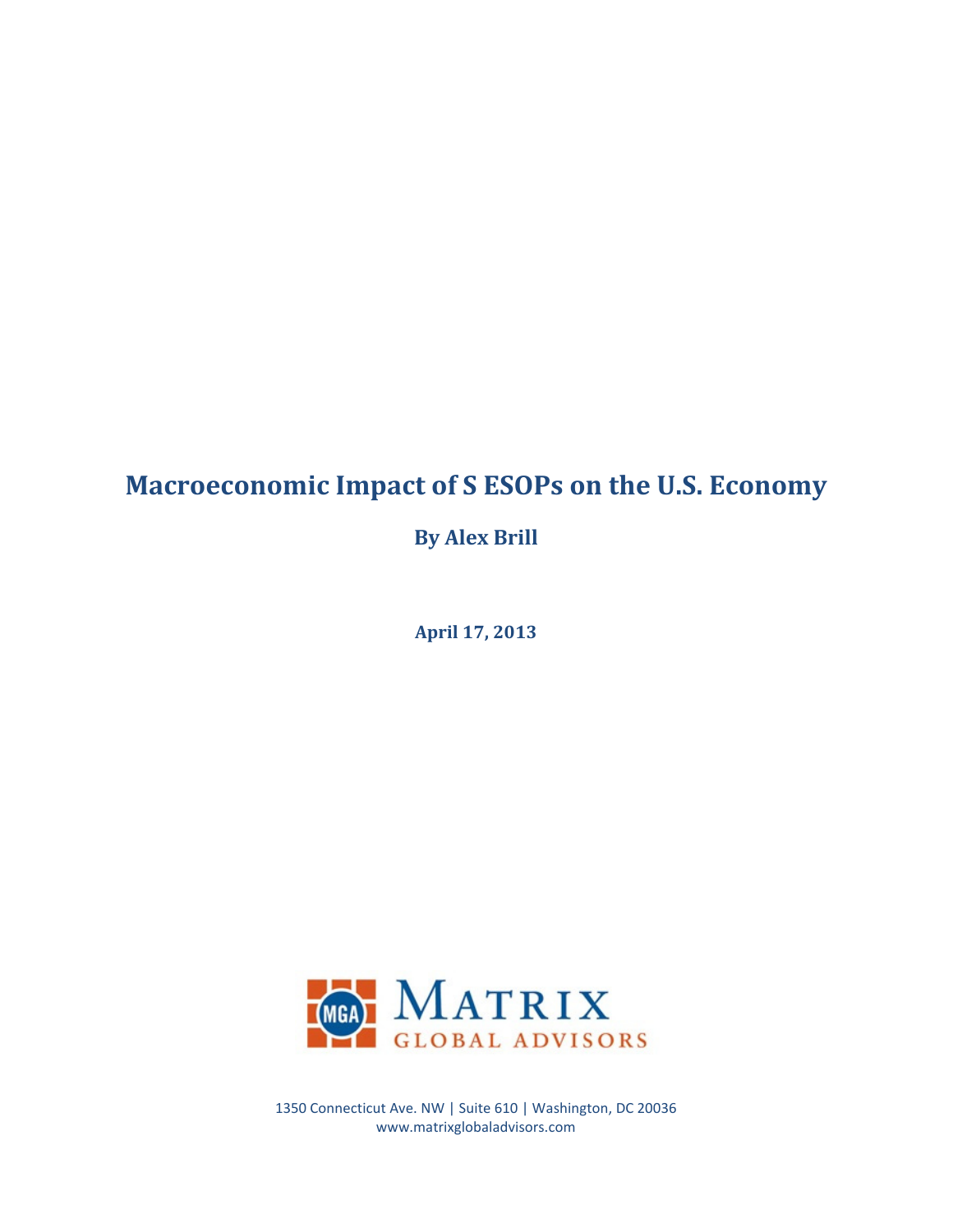# **Executive Summary**

S corporations that sponsor employee stock ownership plans (ESOPs) have been shown to be vital economic players in the United States. This report quantifies the macroeconomic impact—the jobs, income, output, and tax revenue—attributable to these firms.

Employee ownership, which ESOPs help establish, cultivates loyalty among employees, and employee loyalty is known to enhance firm prosperity. The S ESOP structure in particular has been shown to lead to greater firm longevity and higher wages, wage growth, job stability, retirement plan contributions, employment, and sales than would otherwise have been anticipated. S ESOPs have also proven more resilient in the face of economic distress, outperforming other private U.S. employers during the recent recession. The S ESOP structure benefits not only S ESOPs, but also the broader economy. This report looks beyond the immediate benefit S ESOPs provide and highlights their macro impact.

S ESOPs' full economic impact includes the series of iterative rounds of income creation, spending, and re-spending that they and their employees initiate. In short, S ESOPs employ workers and make purchases from various types of suppliers. These suppliers in turn hire workers and buy from their own suppliers, and so on. In addition, S ESOP employees as well as the suppliers' employees spend their disposable income in various ways, benefiting other business and in turn supporting other jobs. In addition, as these rounds of expenditures take place, the government collects sales, property, income, and other kinds of taxes.

Both the number of S ESOPs in existence and the level of active participation in S ESOPs have more than doubled since 2002. This growth means that S ESOP prosperity is having an even greater positive impact on employee-owners, suppliers, customers, neighbors, local economies, and the U.S. economy. As this report details, in 2010, this positive impact is quantified as follows:

- **1.4 million jobs.** 2,643 S ESOPs directly employed 470,000 workers and supported an additional 940,000 jobs.
- **\$77 billion in labor income.** S ESOPs paid \$29 billion in labor income to their own employees, with \$48 billion in additional income for supported jobs.
- **\$246 billion in output.** Total output was equivalent to 1.7 percent of 2010 U.S. GDP. \$93 billion (or 0.6 percent of GDP) came directly from S ESOPs, while output in supported industries totaled \$153 billion (or 1.1 percent of GDP).
- **\$27 billion in tax revenue.** Tax revenue initiated by S ESOPs amounted to \$11 billion for state and local governments and \$16 billion for the federal government.

This report uses data on active participation in S ESOPs to quantify this impact. Because employment levels are higher than active participation levels, the macroeconomic impact of these firms is likely significantly greater than the estimates presented here. One survey of S ESOPs found that employment was 39 percent higher on average than active participation.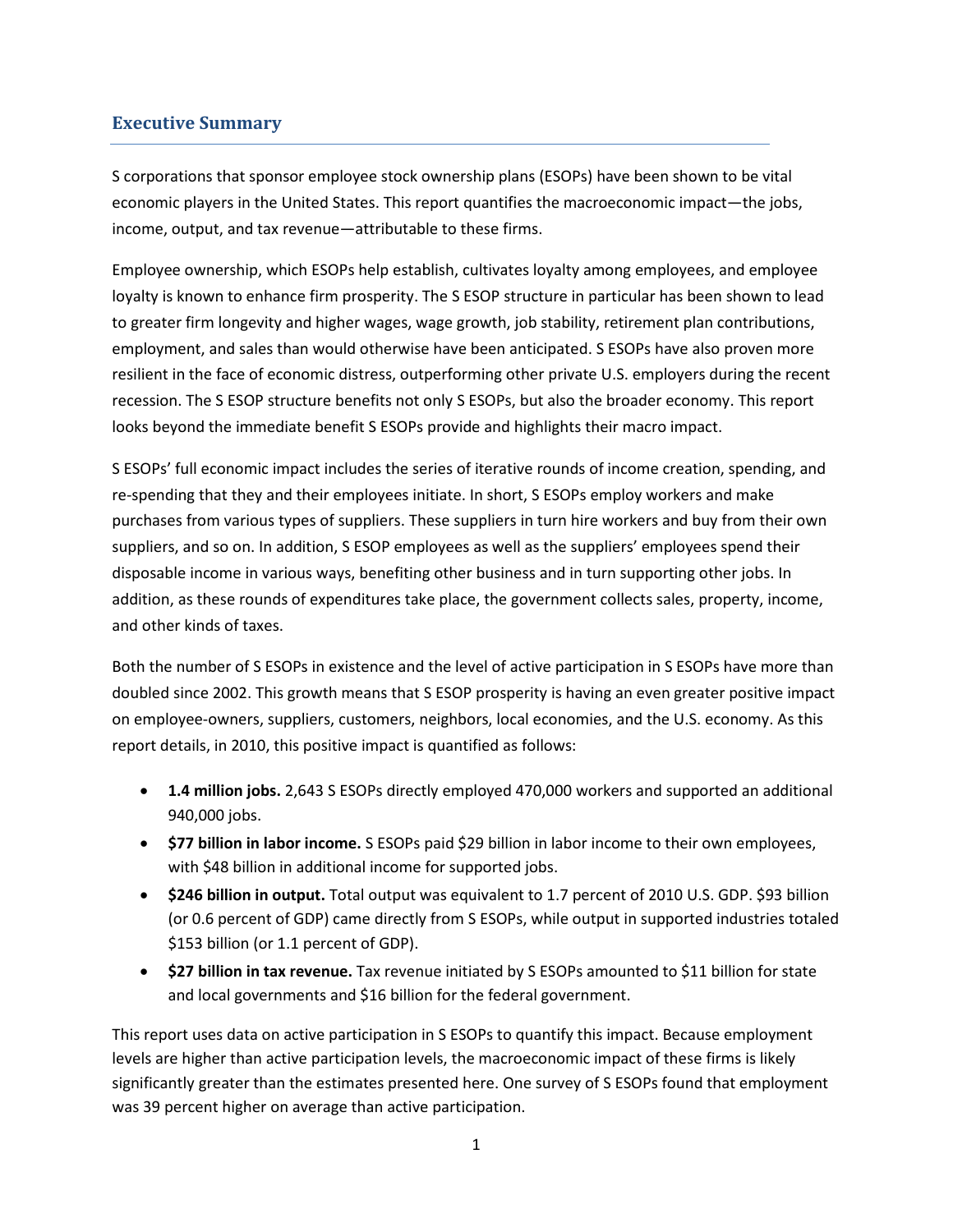# **Introduction**

An economy consists of complex and intertwined relationships between and among various industries and sectors. Output from one sector relies on inputs from others, and these interdependencies vary across segments of the economy. This report explores these relationships and presents the macroeconomic impact in the United States of S corporations that sponsor employee stock ownership plans (ESOPs). The impact of these firms, known as S ESOPs, is measured through their direct, indirect, and induced effects on the overall economy. As discussed in greater detail below, the impact of these firms is quite significant and broad-based.

An ESOP is a tax-exempt defined contribution retirement plan designed to facilitate employee ownership of a company. S corporations have been allowed to sponsor ESOPs since 1998. S ESOPs have been shown to outperform other companies by several measures. Not surprisingly, S ESOPs are the fastest-growing employee-ownership structure and the most prevalent form of ESOP.

In an initial analysis of S ESOP growth trends over the last decade, I concluded that employment levels among S ESOPs fared better than the private-sector U.S. labor market during the recent recession.<sup>[1](#page-2-0)</sup> This analysis, released in July 2012, found that S ESOPs were more resilient in the face of economic distress and outperformed other private employers in the United States. Other related research has established that S ESOPs offer an important benefit to the economy in firm productivity, growth, and job stability.

Building on these findings, this report goes a step further by quantifying S ESOPs' overall impact in the U.S. economy. S ESOPs are vital economic players in their communities and across the country. Beyond the immediate benefit they provide to employees and customers, S ESOPs' positive outcomes yield benefits to the U.S. economy broadly. To estimate the macro effects, this report employs an inputoutput model, which accounts for the full economic cycle that these firms initiate. Before presenting the results, I briefly review the highlights of last year's analysis and discuss the theory, model, and data used in constructing the new estimates.

# **Employee Ownership and Firm Performance**

As detailed in the 2012 analysis, employee loyalty has been shown to enhance firm prosperity, and employee ownership has been found to cultivate employee loyalty.<sup>[2](#page-2-1)</sup> ESOPs represent a proven way of successfully establishing employee ownership. The S ESOP structure in particular has been shown to lead to greater firm longevity and higher wages, wage growth, job stability, retirement plan contributions, employment, and sales than would otherwise have been anticipated.<sup>[3](#page-2-2)</sup>

<span id="page-2-0"></span> $1$  See Alex Brill, "An Analysis of the Benefits S ESOPs Provide the U.S. Economy and Workforce," Matrix Global Advisors White Paper, July 26, 2012, www.esca.us/images/stories/Brill\_S\_ESOP\_Study\_2012.pdf.

<span id="page-2-1"></span><sup>&</sup>lt;sup>2</sup> See Thomas E. Becker, Robert S. Billings, Daniel M. Eveleth, and Nicole L. Gilbert, "Foci and Bases of Employee Commitment: Implications for Job Performance," *The Academy of Management Journal* 39, no. 2 (April 1996): 464–82; Daniel J. Koys, "The Effects of Employee Satisfaction, Organizational Citizenship Behavior, and Turnover on Organizational Effectiveness: A Unit-Level, Longitudinal Study," *Personnel Psychology* 54, no. 1 (Spring 2001): 101–114; and Jon L. Pierce, Tatiana Kostova, and Kurt T. Dirks, "Toward a Theory of Psychological Ownership in Organizations," *The Academy of Management Review* 26, no. 2 (April

<span id="page-2-2"></span><sup>2001): 298–310.&</sup>lt;br><sup>3</sup> See National Center for Employee Ownership, "Research on Employee Ownership, Corporate Performance, and Employee Compensation," 2012, www.nceo.org/articles/research-employee-ownership-corporate-performance.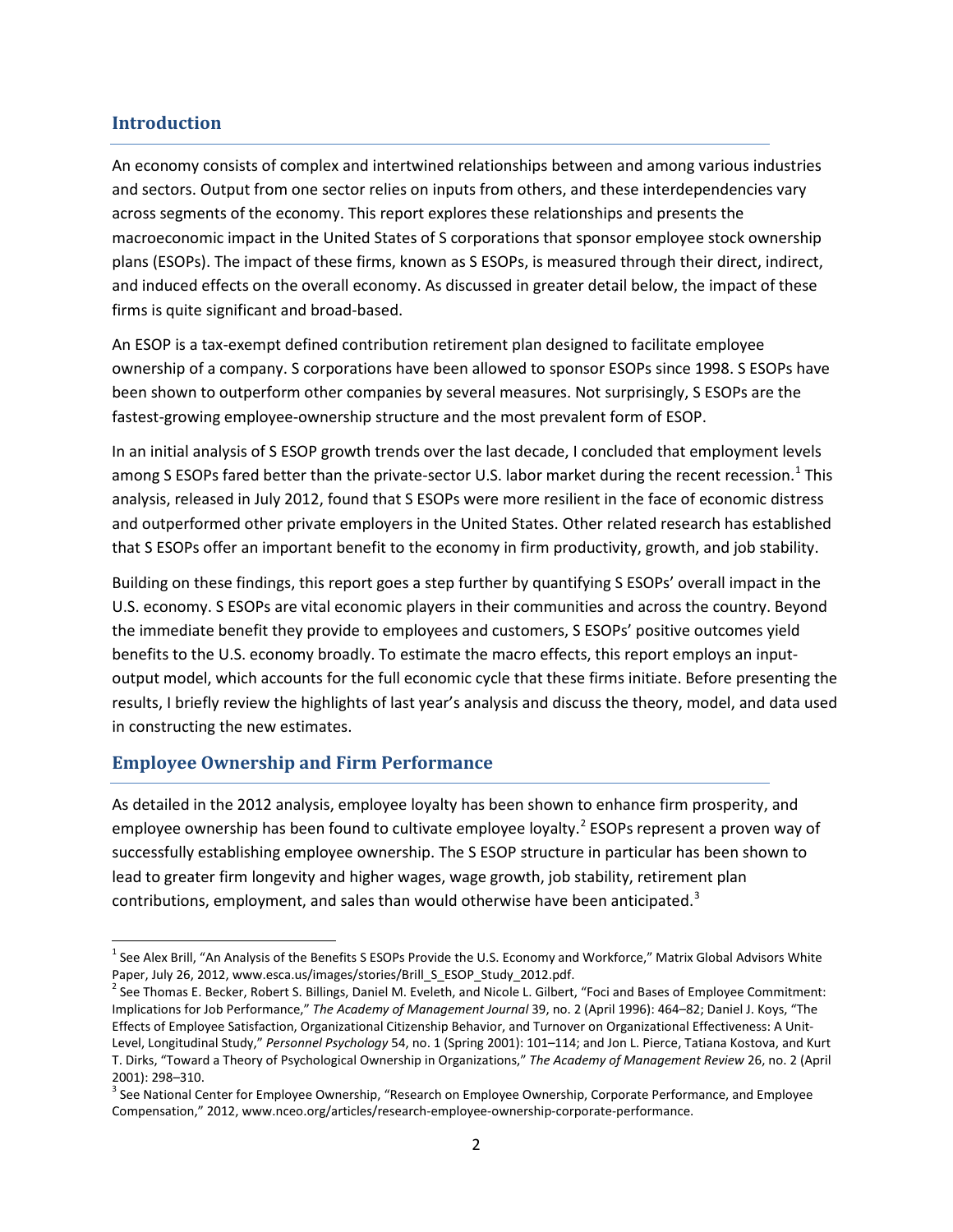Charts 1 and 2 show how the number of S ESOPs in existence and the level of active participation have more than doubled since 2002. Interrupted by the 2007–2008 recession, the steady rise immediately resumed thereafter.



Among a fixed set of S ESOPs—those that have existed from 2002 through 2010—participation is also up. In fact, compared to total private U.S. employment, this increase is substantial, as Chart 3 makes clear. In particular, in 2007, when the recession first hit, U.S. private employment took a dramatic downward turn while active participants among this subset of S ESOPs actually increased slightly.

Given S ESOPs' positive outcomes in the last fifteen years and resiliency during the recession, a logical area of inquiry is S ESOPs' impact on the overall U.S. economy today. Their performance likely has fartherreaching effects than the obvious benefits to their employee-owners. Also benefiting from their success are suppliers and contractors, as well as local businesses that S ESOP employees frequent.

Put simply, in addition to benefiting employee-owners, S ESOPs benefit the U.S. economy broadly. The question is: how much? The



remainder of this report is devoted to answering that question through a macroeconomic analysis. I begin by discussing the theory, model, and data used in this analysis.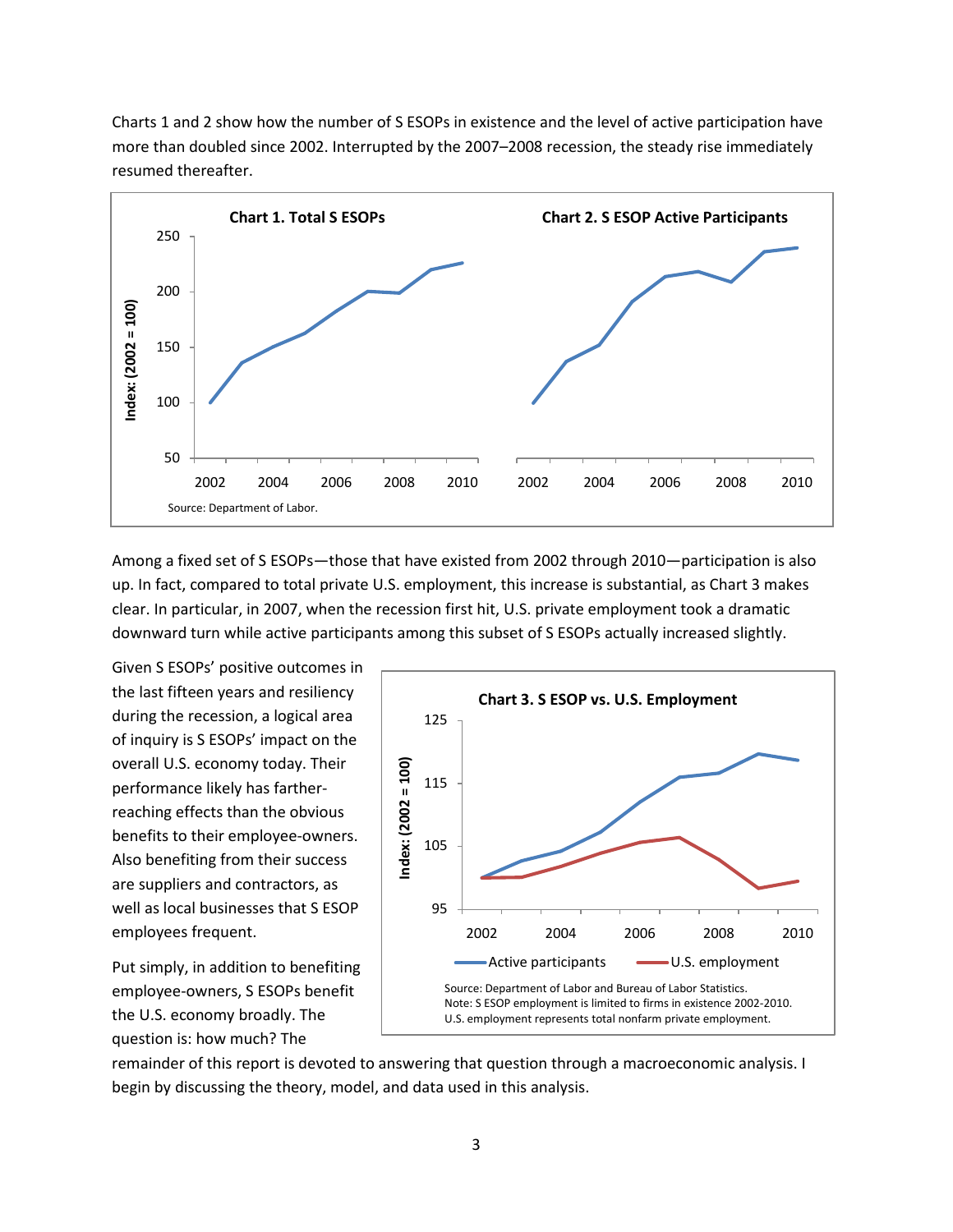# **Macroeconomic Analysis**

A company's economic impact begins with its direct effect—that is, its operating expenditures and the salaries it pays its employees. Figure 1 shows the direct effects of the top five S ESOP industries in 2010.



#### **Figure 1. Direct Effects of Top Five S ESOP Industries**

However, the total impact of a company's resources spent within the economy is larger than these initial expenditures. To grasp a company's true economic impact, one must also take into account the series of iterative rounds of income creation, spending, and respending that a firm and its employees initiate. A type of economic model known as an input-output (IO) model offers

such an opportunity by capturing the upstream and downstream effects of a company's presence in an estimation of the company's economic impact. In so doing, it allows the interactions among firms, industries, and social institutions within the economy to be quantified.

IO models are widely used in universities and the public and private sectors to conduct economic impact analyses. The results in this report are derived from an IO model known as IMPLAN, which accounts for the full economic cycle from production to intermediate and final consumption. The results encompass S ESOP firms across multiple industries throughout the United States. The measure of S ESOPs' initial impact, the effects of which IMPLAN models, is based on participation data submitted by S ESOPs to Department of Labor (DOL) for 2010 (the latest full year available).

#### *Data*

DOL makes companies' annual Form 5500 filings publicly available.<sup>[4](#page-4-0)</sup> Form 5500 requires companies to disclose information about their employee benefit plans, such as the type of retirement plan they offer, including whether the plan is an S ESOP. Other information includes total active participants in the plan, retired participants receiving benefits, and the sponsor's employer identification number and NAICS code.

Because Form 5500 filings include total S ESOP plan participants but not actual employment numbers, the analysis assumes that the number of plan participants correlates to the number of firm employees. To establish that active participation is a valid proxy for S ESOP employment, I previously conducted a

<span id="page-4-0"></span><sup>&</sup>lt;sup>4</sup> Form 5500 datasets are available at www.dol.gov/ebsa/foia/foia-5500.html.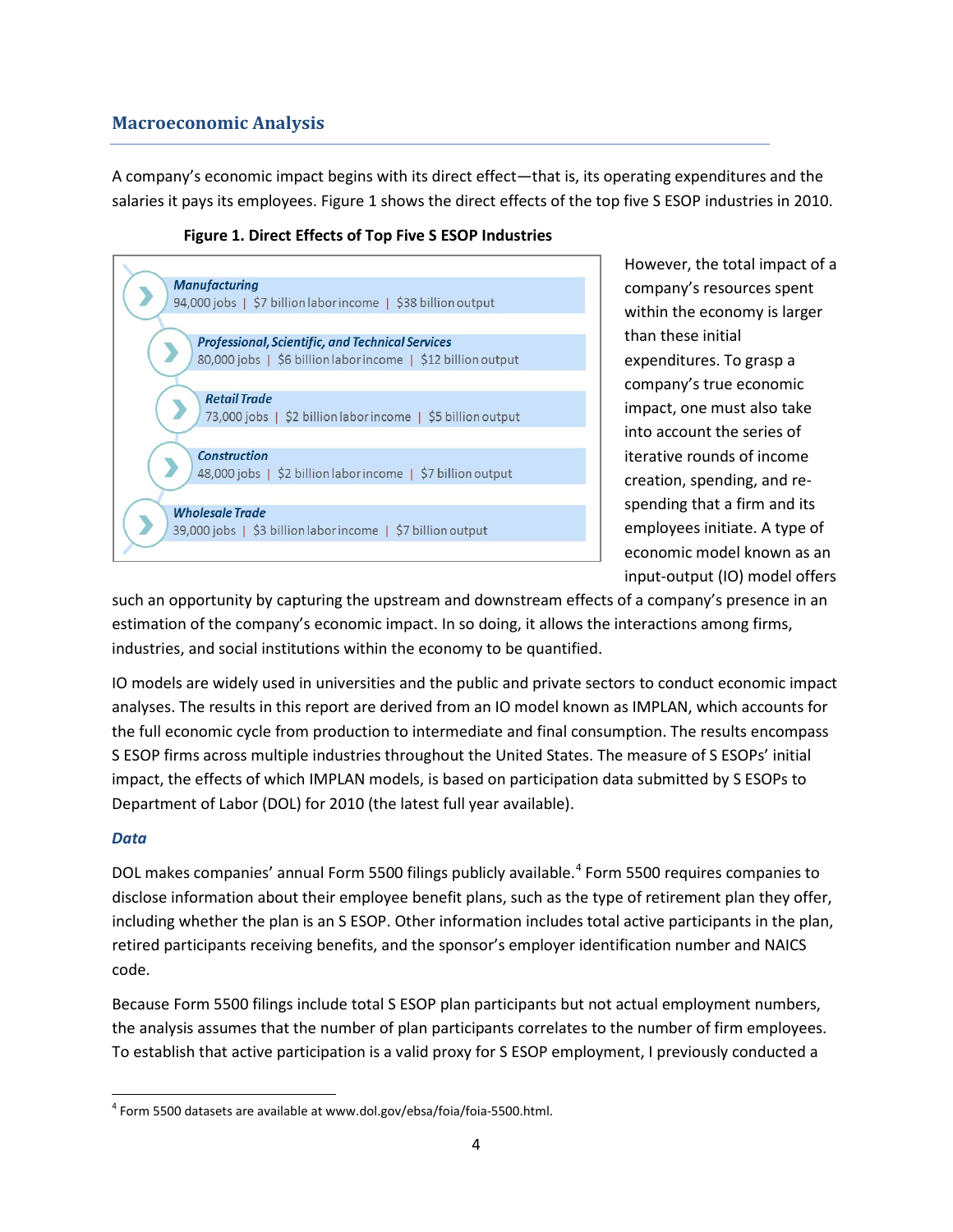survey of 56 S ESOP firms and correlated each firm's employment numbers with the respective Form 5500 data on active participants. These data were shown to be highly correlated, with a correlation coefficient of 0.9. In other words, we know that active participation in an S ESOP is an appropriate proxy for employment.

It should be noted that S ESOP active participation must be equal to or less than total employment. Among surveyed S ESOPs, employment is 39 percent higher on average than active participation. Using active participation as a proxy for employment yields a conservative estimate of both S ESOP employment and total economic impact.

#### *Components of IMPLAN Analysis*

IMPLAN measures companies' economic and fiscal impact in four areas: (1) jobs that S ESOPs support directly and indirectly; (2) labor income; (3) output (i.e., business sales); and (4) federal, state, and local tax revenue. The total economic impact is equal to the sum of three components: the direct effect, the indirect effect, and the induced effect.

S ESOPs' direct effect is the immediate upshot of the companies' production, operating expenditures, and payroll. The indirect effects are changes in production, employment, and income that result from the inter-industry purchases triggered by the direct effect. Finally, induced effects arise from changes in household income and spending patterns caused by the direct and indirect effects. As the rounds of expenditures initiated by S ESOPs take place, the government collects sales, property, income, and other kinds of taxes. This is S ESOPs' fiscal impact.

To aid in understanding the concepts behind the model, Figure 2 illustrates the direct and indirect effects of a hypothetical S ESOP that makes and sells bread. S ESOP Bread Co. employs workers and also purchases goods and services from suppliers. These suppliers have employees and suppliers of their own, all of whom benefit indirectly from S ESOP Bread Co.'s successful operations.



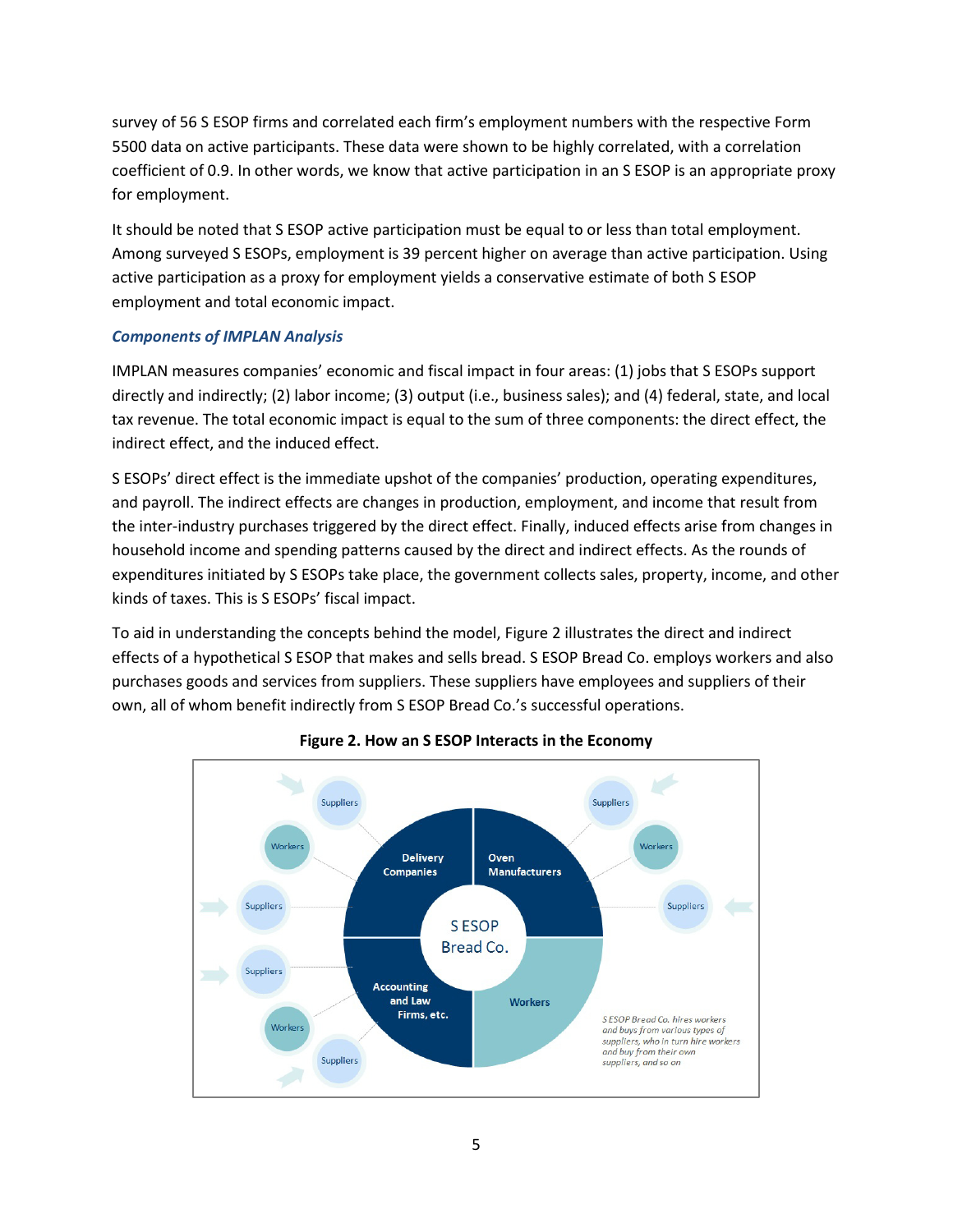Figure 3 illustrates the induced effects, which arise when S ESOP Bread Co. employees spend their disposable income and when the employees of S ESOP Bread Co.'s suppliers spend theirs.



#### **Figure 3. Effects of Workers' Spending**

On a much larger scale, the components illustrated in Figures 2 and 3 yield the macroeconomic impact of all S ESOPs combined. The following section presents this impact as estimated by the IMPLAN model. For more detailed results, including industry breakdowns, please see the appendix.

# **S ESOPs' Macroeconomic Impact**

In 2010, DOL Form 5500 data included 2,643 S ESOPs—more than double the 2002 total. As Figure 4 shows, these S ESOPs created or supported 1.4 million jobs, which produced \$77 billion in labor income and \$246 billion (or 1.7 percent of 2010 U.S. GDP) in output. S ESOPs' fiscal impact totaled \$11 billion in state and local government tax revenue and \$16 billion in federal tax revenue. (The appendix offers a breakdown of the types of tax that make up the fiscal impact.)

#### **Figure 4. Total Economic and Fiscal Impact of S ESOPs in 2010**

| <b>Employment</b>        | $\bullet$ 1.4 million                 |
|--------------------------|---------------------------------------|
| <b>Labor income</b>      | • \$77 billion                        |
| <b>Output</b>            | $\bullet$ \$246 billion (1.7% of GDP) |
| <b>State/local taxes</b> | $\bullet$ \$11 billion                |
| <b>Federal taxes</b>     | \$16 billion                          |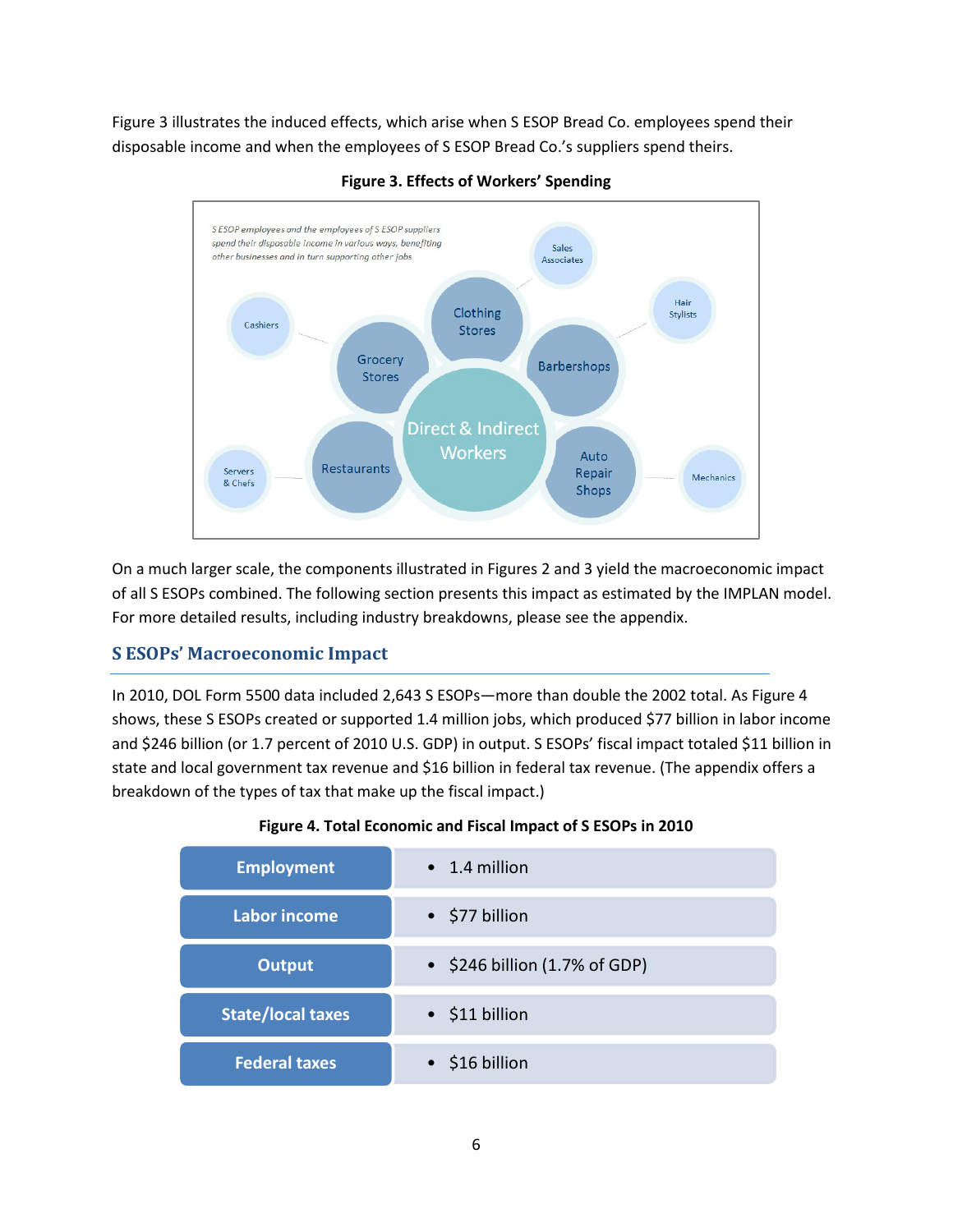Figure 5 presents the portion of the total economic impact that is attributable directly to S ESOPs.



**Figure 5. Direct Economic Impact of S ESOPs in 2010**

Because the indirect and induced impacts are both supported by the direct impact, they are often thought of together and are thus presented in combination in Figure 6.



#### **Figure 6. Indirect/Induced Economic Impact of S ESOPs in 2010**

In summary, of the 1.4 million jobs attributable to S ESOPs, roughly 470,000 are S ESOP employees. At the same time, S ESOPs support an additional 940,000 jobs.

Of the \$77 billion in labor income, \$29 billion was paid to S ESOP employees, with \$48 billion in income for indirect and induced jobs. This means that the estimated average wage of a direct job in 2010 was more than \$60,000, while annual wages for indirect and induced jobs averaged roughly \$50,000. These estimates are significantly higher than the overall U.S. average wage of approximately \$40,000 in 2010.

Finally, of the \$246 billion in output, \$93 billion (or 0.63 percent of GDP) comes directly from S ESOPs. Indirect and induced output is estimated at \$153 billion, which equates to 1.1 percent of GDP.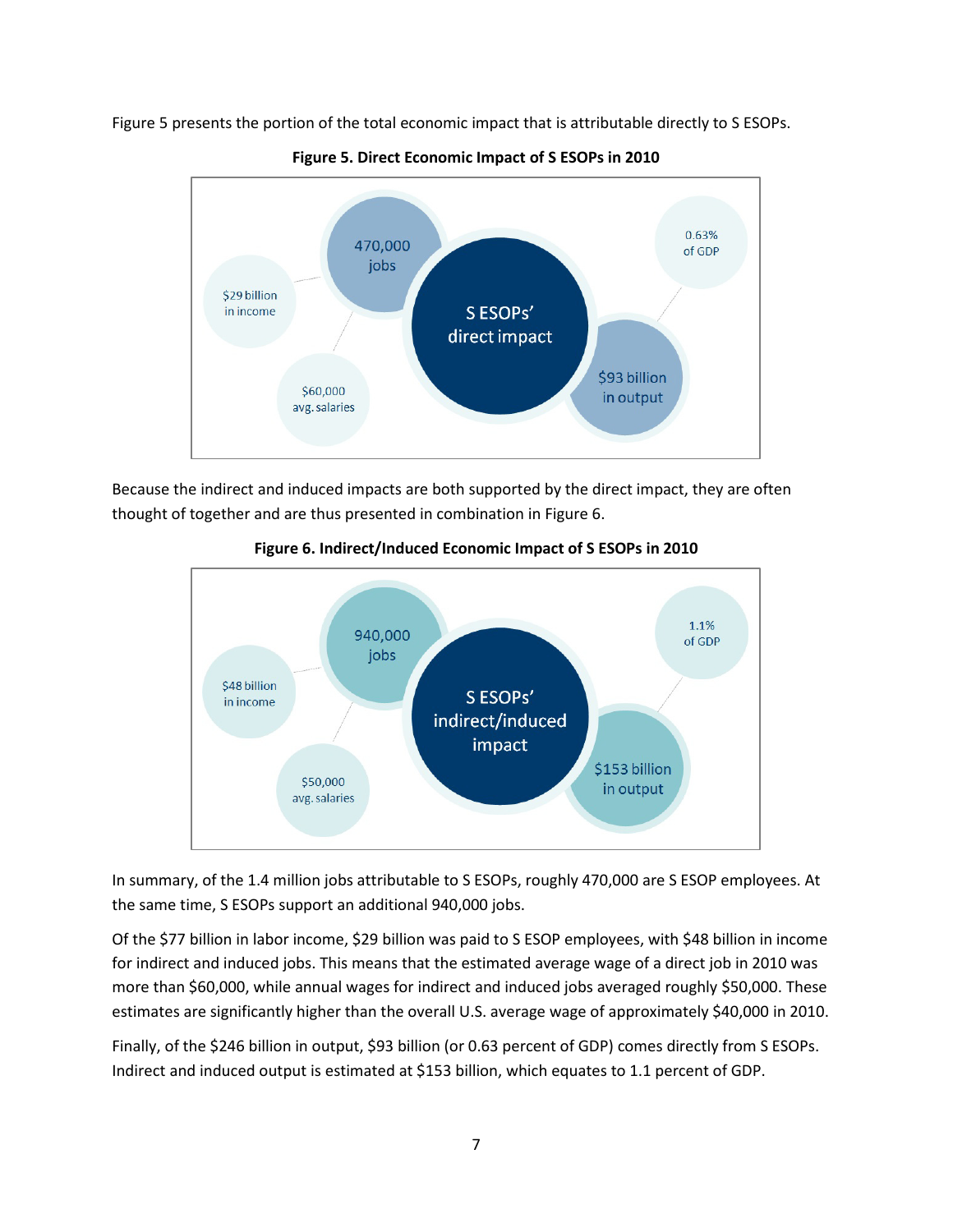Given that the model results are based on active participation in S ESOPs and not actual employment, it is important to emphasize that these are conservative estimates. As mentioned above, the survey conducted to establish that active participation is a valid proxy for S ESOP employment showed employment levels 39 percent higher on average than active participation levels. If that average holds across all S ESOPs, then the macroeconomic impact of these firms is significantly greater than estimated here. But even these conservative results demonstrate that the macro effects attributable to S ESOPs' presence and success are substantial. S ESOP prosperity benefits employee-owners, suppliers, customers, neighbors, local economies, and the U.S. economy broadly.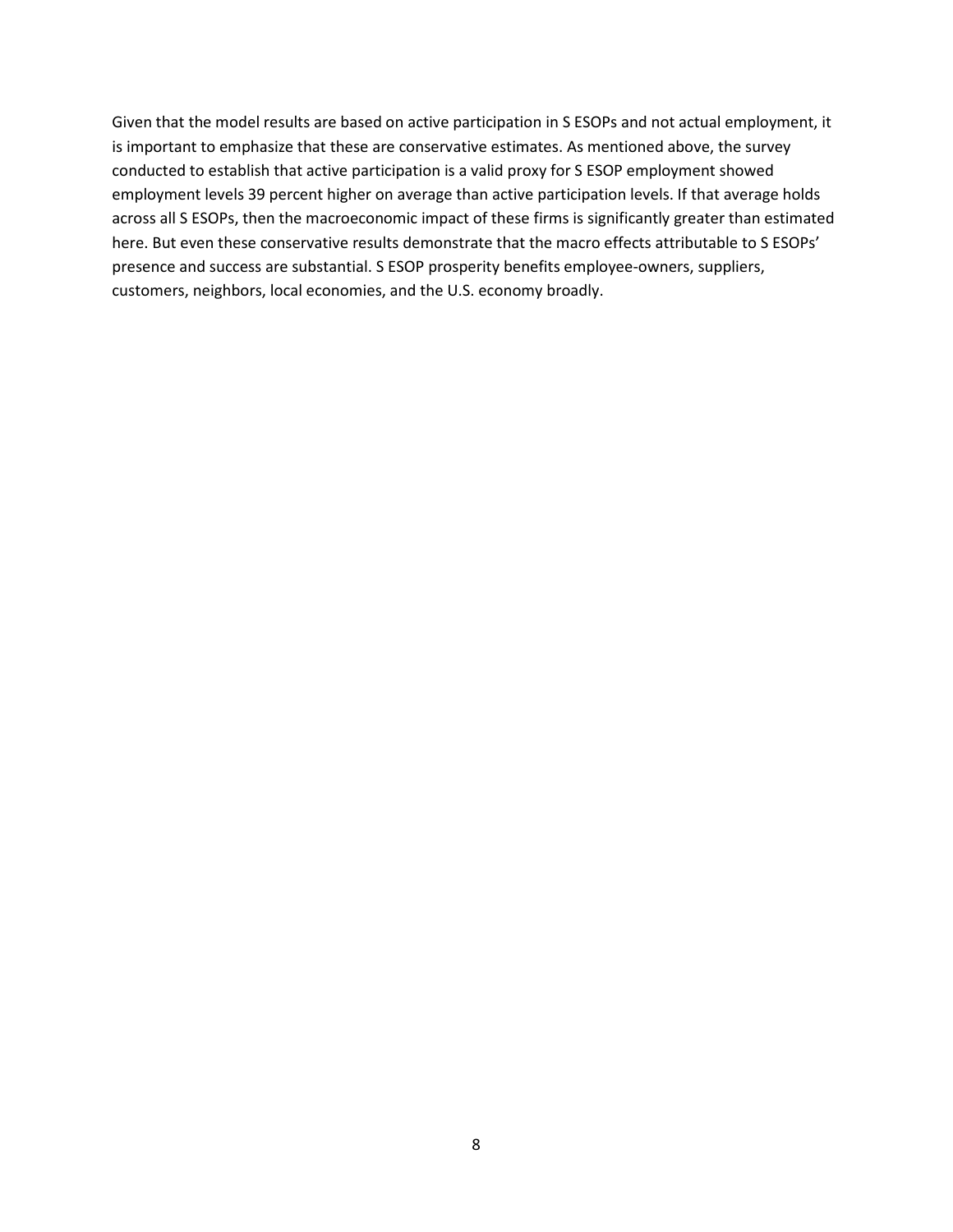## **Glossary**

**Direct Jobs –** These jobs represent S ESOP active participants.

**Direct Labor Income –** The payroll associated with the direct jobs.

**Indirect Jobs –** Jobs supported by industries purchasing from industries.

**Labor Income –** The earnings associated with the indirect jobs. This amount can include both wages paid to workers as well as income earned by business owners.

**Induced Jobs –** Whereas indirect jobs are those positions that are created by industries purchasing from industries, induced jobs are those positions supported by household level purchasing, or the spending on goods and services by individuals. In this report, induced jobs are included with indirect jobs.

**Induced Labor Income –** The earnings associated with the induced jobs. This amount can include both wages paid to workers as well as income earned by business owners. In this report, induced earnings are included with indirect earnings.

**Output –** Represents the total value of all goods and services produced.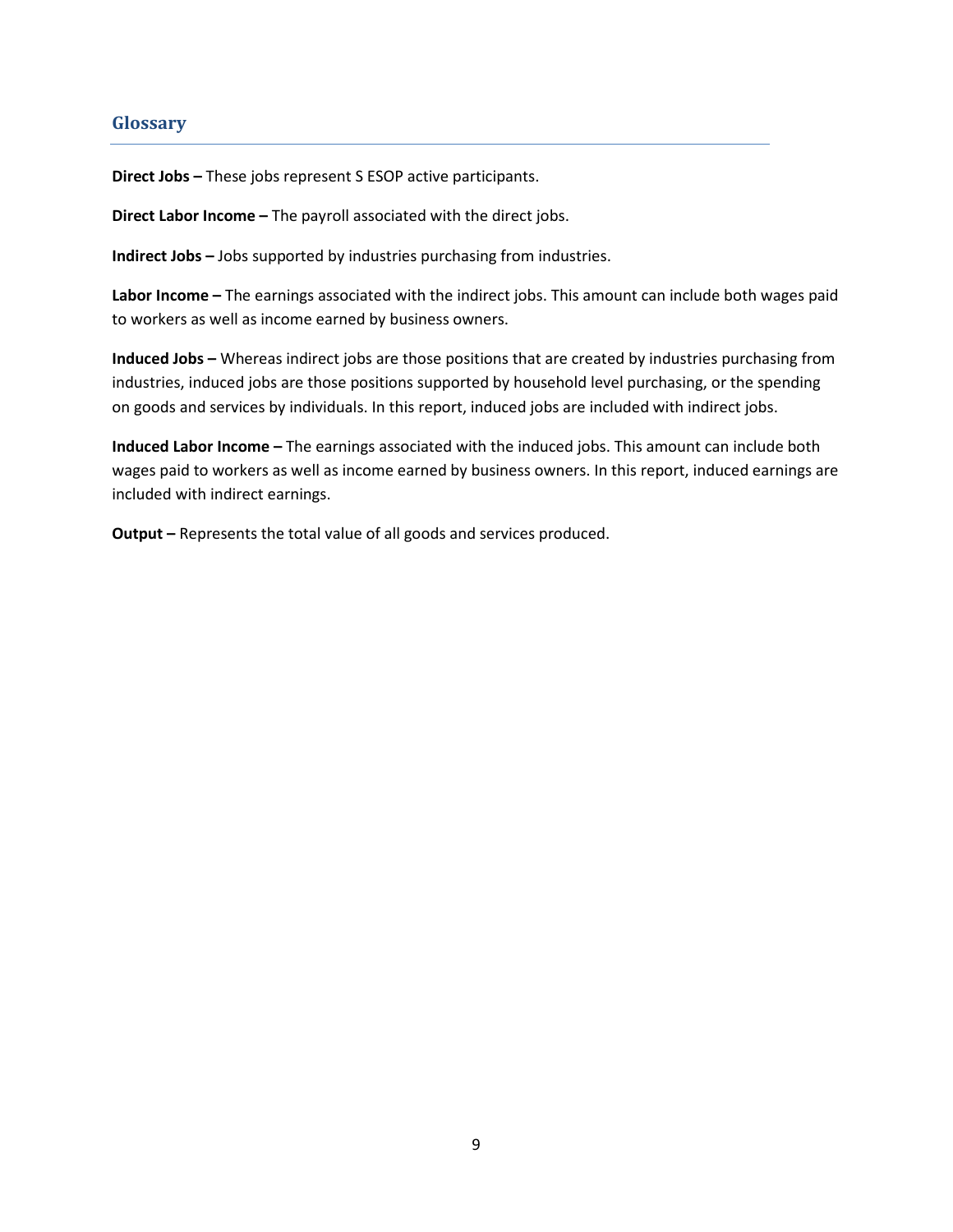# **Appendix**

| . wwie 2. 9 29 9. 91010 0.10 2910.990. pav.  2929        |                  |  |
|----------------------------------------------------------|------------------|--|
| Indirect Business Taxes (Property Tax, Sales Tax, etc.*) | \$8,483,661,000  |  |
| Personal Taxes (Income Tax, Motor Vehicle License Tax)   | \$2,016,594,000  |  |
| Social Insurance Taxes (Employee/ Employer Contribution) | \$174,386,000    |  |
| Corporate Taxes                                          | \$345,691,000    |  |
| <b>Total Estimated State and Local Fiscal Impact</b>     | \$11,020,332,000 |  |

#### **Table 1. S ESOP State and Local Fiscal Impact in 2010**

\* Indirect business taxes consist of excise, sales, and property taxes, as well as fees, fines, licenses, and permits. These taxes occur during normal operation of businesses but do not include taxes on profit or income.

| Indirect Business Taxes (Excise, Customs)                | \$1,270,669,000  |
|----------------------------------------------------------|------------------|
| Personal Taxes (Income Tax)                              | \$4,863,865,000  |
| Social Insurance Taxes (Employee/ Employer Contribution) | \$8,161,565,000  |
| Corporate Taxes                                          | \$1,885,546,000  |
| <b>Total Estimated State and Local Fiscal Impact</b>     | \$16,181,645,000 |

#### **Table 2. S ESOP Federal Fiscal Impact in 2010**

| Table 3. S ESOP Direct Economic impact in 2010 by industry |                   |                     |                  |
|------------------------------------------------------------|-------------------|---------------------|------------------|
| Industry                                                   | <b>Employment</b> | <b>Labor Income</b> | Output           |
| Manufacturing                                              | 93,901            | \$6,933,542,342     | \$37,778,518,541 |
| Professional, Scientific, and Technical Services           | 80,075            | \$6,000,290,237     | \$12,459,283,373 |
| <b>Retail Trade</b>                                        | 72,749            | \$2,177,475,905     | \$4,543,405,278  |
| Construction                                               | 47,609            | \$2,493,826,071     | \$7,015,093,978  |
| <b>Wholesale Trade</b>                                     | 39,028            | \$3,067,038,164     | \$6,507,998,908  |
| Finance and Insurance                                      | 26,231            | \$1,675,818,679     | \$9,095,875,526  |
| <b>Health Care and Social Assistance</b>                   | 24,530            | \$1,135,145,334     | \$2,016,543,356  |
| <b>Holding Companies</b>                                   | 15,215            | \$1,773,488,713     | \$3,195,807,236  |
| Publishing, Telecommunications, etc.                       | 13,553            | \$740,968,146       | \$2,364,119,953  |
| <b>Administrative and Support Services</b>                 | 10,741            | \$368,671,069       | \$738,454,941    |
| <b>Utilities</b>                                           | 9,102             | \$736,986,677       | \$2,144,615,586  |
| <b>Transportation and Warehousing</b>                      | 9,086             | \$569,950,546       | \$1,636,746,799  |
| <b>Accommodation and Food Services</b>                     | 8,595             | \$208,841,577       | \$639,302,917    |
| <b>Other Services</b>                                      | 6,936             | \$318,524,550       | \$803,754,007    |
| Real Estate and Rental and Leasing                         | 3,843             | \$83,898,056        | \$620,787,820    |
| Agriculture, Forestry, Fishing, and Hunting                | 3,518             | \$112,634,360       | \$173,109,289    |
| Mining                                                     | 1,072             | \$106,108,139       | \$377,748,672    |
| <b>Waste Management and Remediation Services</b>           | 1,031             | \$66,265,486        | \$210,448,996    |
| <b>Educational Services</b>                                | 983               | \$36,333,212        | \$51,403,161     |
| Arts, Entertainment, and Recreation                        | 652               | \$34,550,536        | \$91,001,086     |
| <b>Total</b>                                               | 468,450           | \$28,640,357,799    | \$92,464,019,421 |

# **Table 3. S ESOP Direct Economic Impact in 2010 by Industry**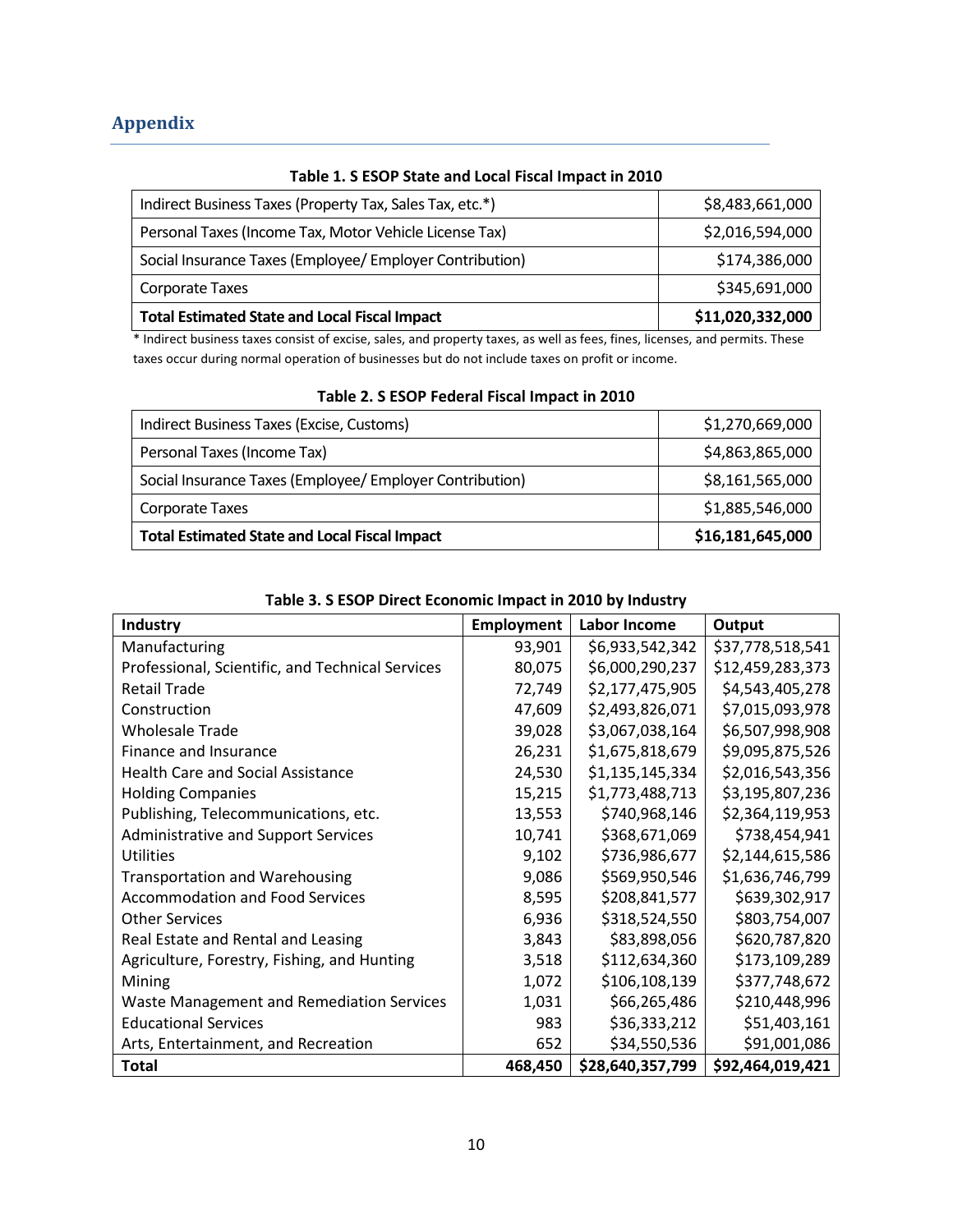| Industry                                         | <b>Employment</b> | <b>Labor Income</b> | Output            |
|--------------------------------------------------|-------------------|---------------------|-------------------|
| <b>Health Care and Social Assistance</b>         | 96,411            | \$5,295,419,593     | \$9,457,920,528   |
| <b>Retail Trade</b>                              | 92,941            | \$2,907,834,079     | \$6,129,404,297   |
| Finance and Insurance                            | 87,254            | \$5,961,442,089     | \$18,354,700,010  |
| Administrative and Support Services              | 78,918            | \$2,580,348,682     | \$4,624,072,865   |
| Professional, Scientific and Technical Services  | 77,578            | \$6,069,277,525     | \$11,198,583,626  |
| <b>Accommodation and Food Services</b>           | 75,590            | \$1,642,678,521     | \$4,809,052,345   |
| Manufacturing                                    | 74,565            | \$5,614,484,325     | \$37,117,338,153  |
| <b>Other Services</b>                            | 72,887            | \$3,293,728,892     | \$7,080,174,867   |
| Real Estate and Rental and Leasing               | 49,305            | \$1,117,125,610     | \$15,426,007,945  |
| Agriculture, Forestry, Fishing and Hunting       | 44,113            | \$1,009,681,492     | \$4,762,933,606   |
| <b>Transportation and Warehousing</b>            | 41,841            | \$2,368,696,907     | \$5,571,658,268   |
| <b>Wholesale Trade</b>                           | 33,832            | \$2,658,718,952     | \$5,641,579,290   |
| Arts, Entertainment, and Recreation              | 23,747            | \$598,994,469       | \$1,536,704,967   |
| Publishing, Telecommunications, etc.             | 21,991            | \$1,777,994,827     | \$7,480,257,045   |
| <b>Educational Services</b>                      | 18,399            | \$786,406,649       | \$1,359,972,038   |
| <b>Holding Companies</b>                         | 15,755            | \$1,836,447,504     | \$3,309,258,291   |
| Construction                                     | 13,948            | \$738,856,584       | \$1,821,661,791   |
| Mining                                           | 11,290            | \$1,187,475,863     | \$3,477,700,051   |
| <b>Utilities</b>                                 | 5,053             | \$707,128,491       | \$3,680,550,607   |
| <b>Waste Management and Remediation Services</b> | 2,627             | \$168,863,048       | \$536,283,073     |
| <b>Total</b>                                     | 938,044           | \$48,321,604,102    | \$153,375,813,664 |

**Table 4. S ESOP Indirect/Induced Economic Impact in 2010 by Industry**

|  |  | Table 5. Top S ESOP Headquarter States in 2010 |  |  |
|--|--|------------------------------------------------|--|--|
|--|--|------------------------------------------------|--|--|

|                | <b>State</b>    | # S ESOP HQs |
|----------------|-----------------|--------------|
| 1              | California      | 272          |
| $\overline{2}$ | Illinois        | 182          |
| 3              | Minnesota       | 142          |
| 4              | Virginia        | 141          |
| 5              | Texas           | 138          |
| 6              | Pennsylvania    | 119          |
| $\overline{7}$ | Ohio            | 117          |
| 8              | <b>New York</b> | 101          |
| 9              | Florida         | 89           |
| 10             | Wisconsin       | 83           |
| 11             | Indiana         | 81           |
| 12             | Michigan        | 80           |
| 13             | Missouri        | 71           |
| 14             | Maryland        | 67           |
| 15             | lowa            | 63           |
| 16             | Colorado        | 61           |
| 17             | Arizona         | 58           |
| 18             | Georgia         | 54           |
| 19             | Kansas          | 54           |
| 20             | Kentucky        | 52           |